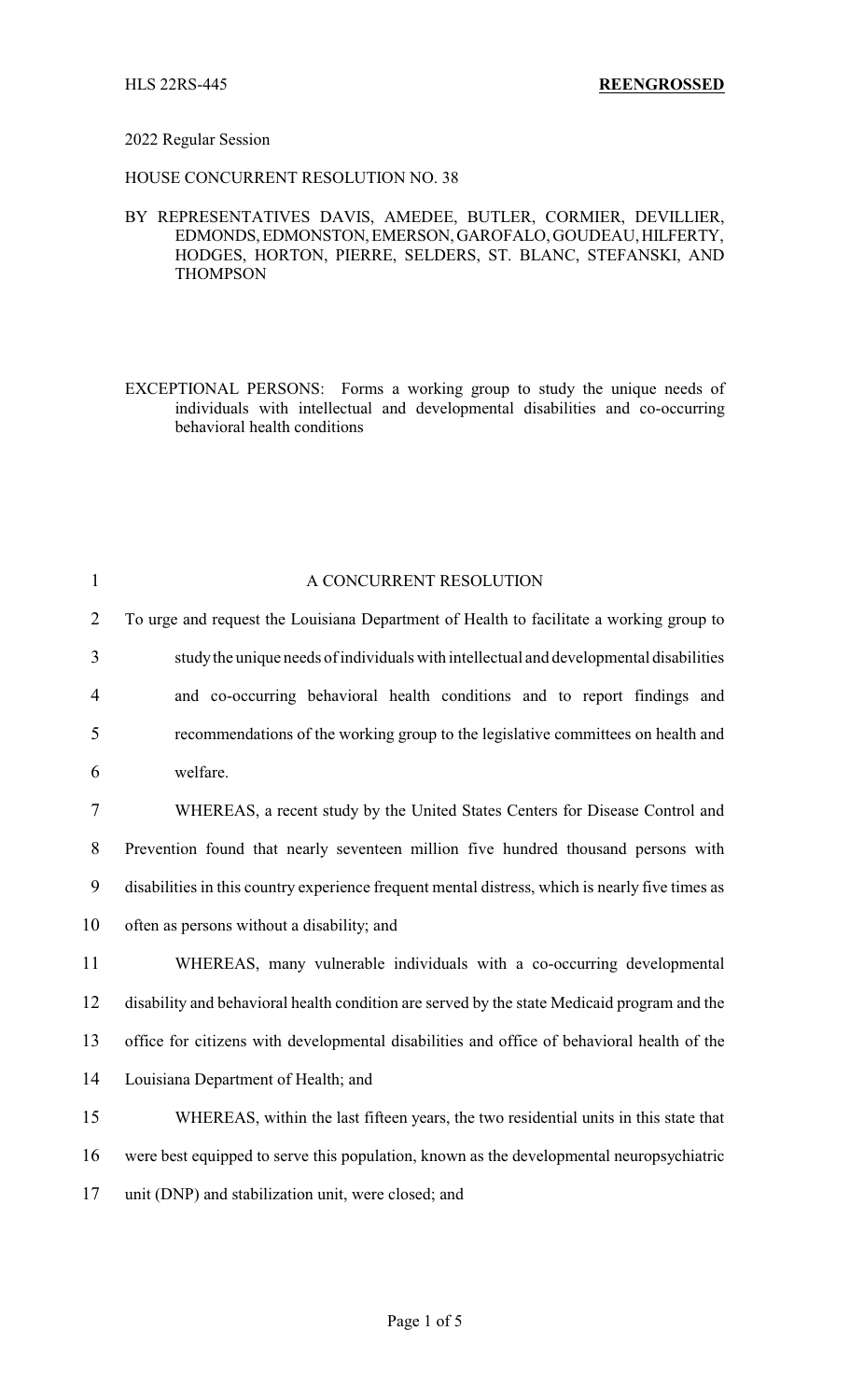WHEREAS, the closures of the DNP and the stabilization unit imposed hardships on families who now struggle on their own to care for loved ones with difficult-to-manage conditions; and WHEREAS, these closures have negatively impacted the state's disability services system and other health systems because individuals now reach crisis levels before receiving treatment, which results in this state sometimes paying to send Medicaid enrollees out of state to receive needed care or admitting individuals into the state-run Pinecrest Supports and Services Center, where care for an institutionalized client costs over two hundred thousand dollars per year; and WHEREAS, individuals with intellectual and developmental disabilities and co-occurring behavioral health conditions and the families of such persons need access across the continuum of care and benefit significantly from the following: (1) Access to community-based mental health treatment, including intensive, evidence-based options. (2) Crisis services including therapeutic respite. (3) Residential or inpatient treatment when indicated; and WHEREAS, due to the abundance of specialized expertise among staff in the office for citizens with developmental disabilities and office of behavioral health of the Louisiana Department of Health, this department is uniquely qualified to facilitate an effort to study means by which to improve services for individuals with intellectual and developmental disabilities and co-occurring behavioral health conditions. THEREFORE, BE IT RESOLVED that the Legislature of Louisiana does hereby urge and request the Louisiana Department of Health to facilitate a working group to study the unique needs of individuals with intellectual and developmental disabilities and co-occurring behavioral health conditions and to develop a report of the group's findings and recommendations. BE IT FURTHER RESOLVED that the working group shall be composed of the following members: (1) The executive director of The Arc of Louisiana or his designee.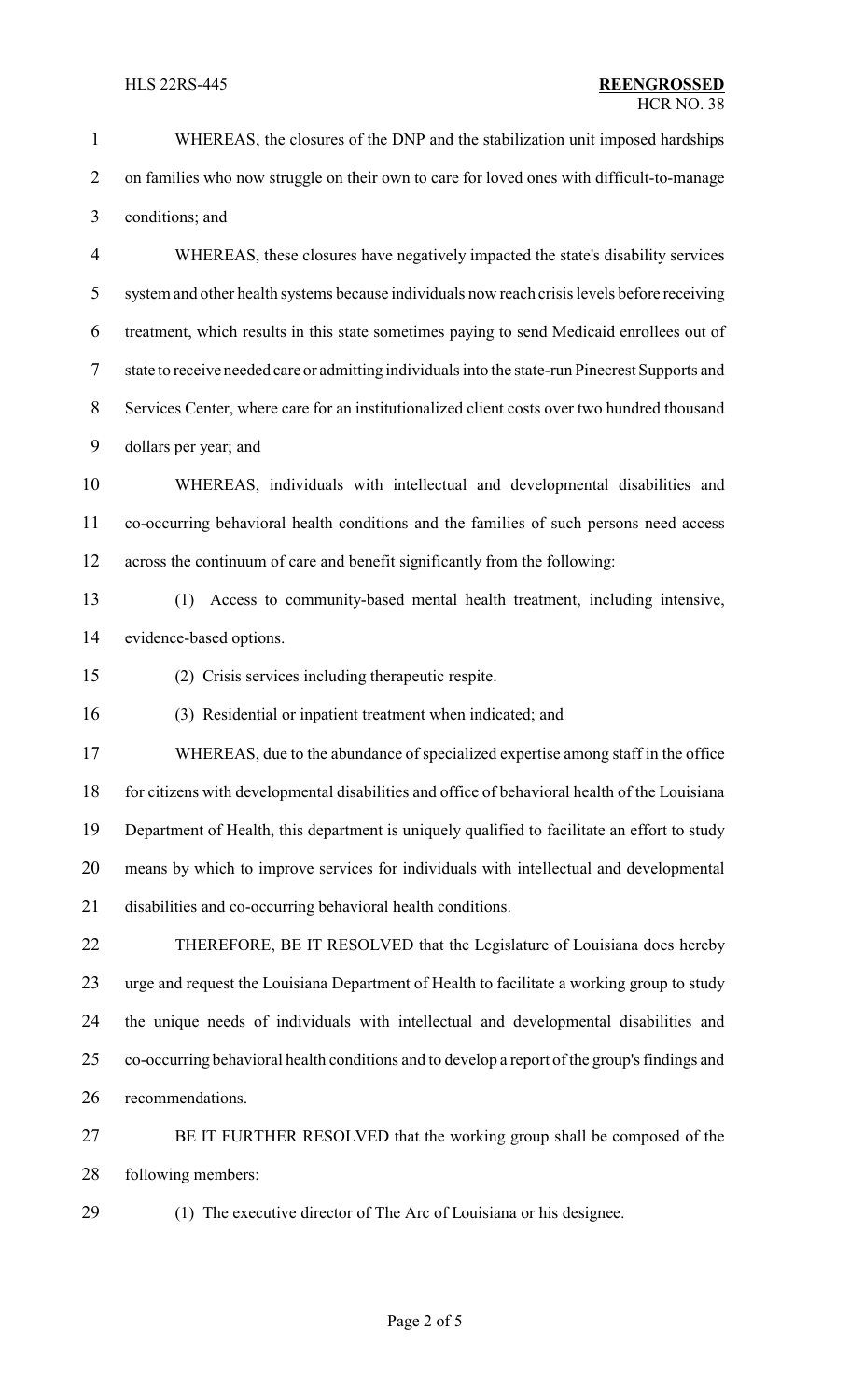| $\mathbf{1}$   | (2) Three parents of minor or adult children with disabilities appointed by the                    |
|----------------|----------------------------------------------------------------------------------------------------|
| $\overline{2}$ | executive director of The Arc of Louisiana.                                                        |
| 3              | (3) A deputy assistant secretary with the office for citizens with developmental                   |
| $\overline{4}$ | disabilities appointed by the assistant secretary of the office.                                   |
| 5              | (4) The clinical director of the office for citizens with developmental disabilities or            |
| 6              | his designee.                                                                                      |
| 7              | (5) The medical director of the office of behavioral health or his designee.                       |
| 8              | (6) The chief executive officer of Magellan of Louisiana or his designee.                          |
| 9              | (7) Two representatives of Medicaid managed care organizations appointed by the                    |
| 10             | Medicaid director of the Louisiana Department of Health.                                           |
| 11             | (8) Three professionals with expertise in serving individuals with intellectual and                |
| 12             | developmental disabilities and co-occurring behavioral health conditions appointed by the          |
| 13             | secretary of the Louisiana Department of Health.                                                   |
| 14             | A person who previously worked as a professional staff member at the<br>(9)                        |
| 15             | developmental neuropsychiatric unit or stabilization unit appointed by the assistant secretary     |
| 16             | of the office for citizens with developmental disabilities.                                        |
| 17             | (10) The executive director of the Governor's Office of Disability Affairs or his                  |
| 18             | designee.                                                                                          |
| 19             | (11) The chief executive officer of Louisiana United Methodist Children and Family                 |
| 20             | Services or his designee.                                                                          |
| 21             | (12) The executive director of People First of Louisiana or his designee.                          |
| 22             | (13) The chief executive officer of Easterseals Louisiana or his designee.                         |
| 23             | BE IT FURTHER RESOLVED that the Louisiana Department of Health shall                               |
| 24             | convene the first meeting of the working group no later than August 31, 2022.                      |
| 25             | BE IT FURTHER RESOLVED that in its deliberations, the working group shall                          |
| 26             | consider all of the following:                                                                     |
| 27             | (1) Potential sources of funding to reopen a developmental neuropsychiatric unit,                  |
| 28             | a stabilization unit, or both types of units, as well as suitable locations for the unit or units. |
|                |                                                                                                    |
| 29             | Psychiatric residential treatment facilities as options for serving the target<br>(2)              |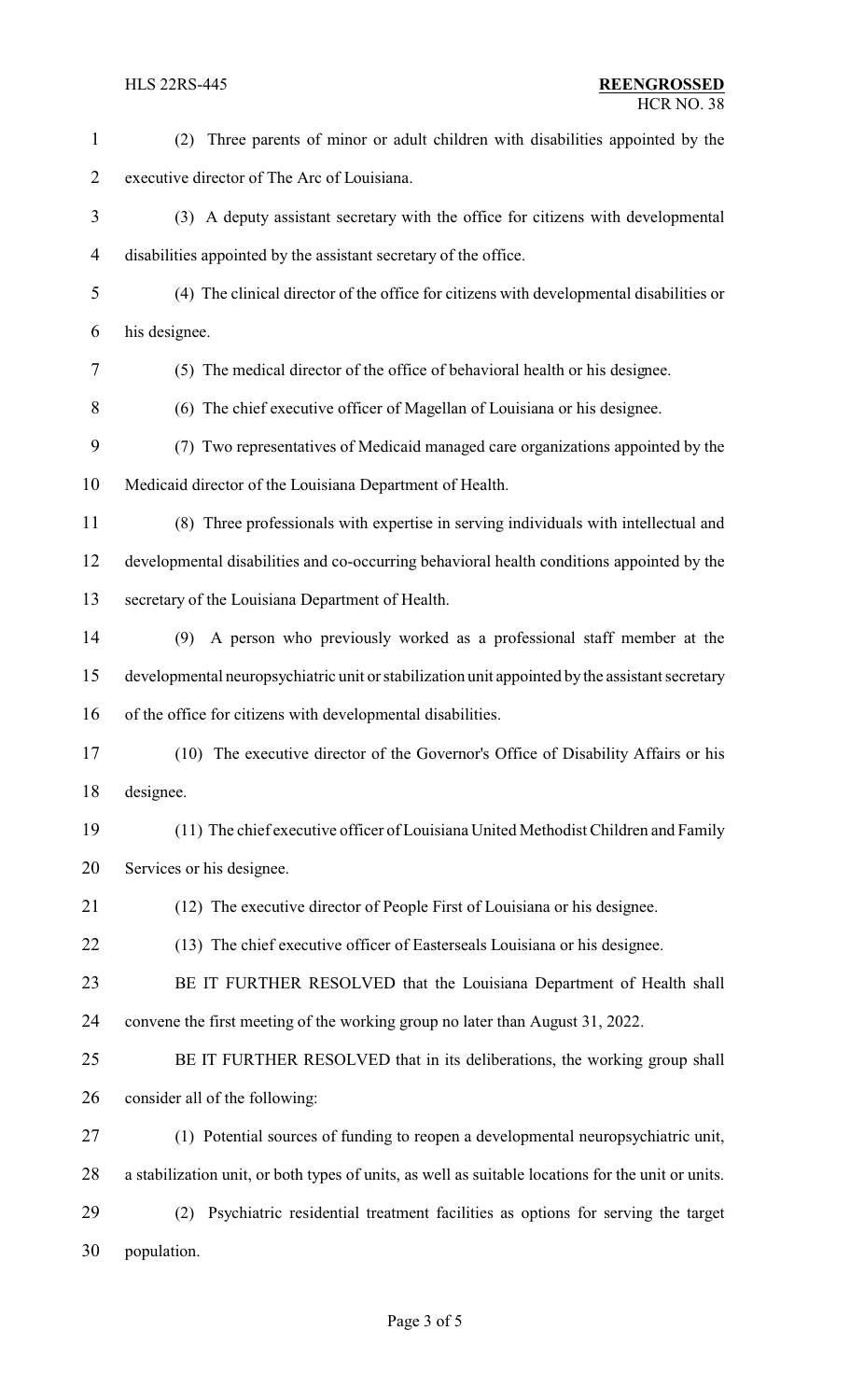| $\mathbf{1}$   | (3) Options for implementing community-based behavioral health services for the                |  |  |
|----------------|------------------------------------------------------------------------------------------------|--|--|
| $\overline{2}$ | target population within existing systems and funding of such services through existing        |  |  |
| 3              | programs.                                                                                      |  |  |
| $\overline{4}$ | (4) Approaches for engaging all of Louisiana's Medicaid managed care organizations             |  |  |
| 5              | in delivering services for the target population.                                              |  |  |
| 6              | (5) Means for ensuring all of the following:                                                   |  |  |
| 7              | (a) Appropriate levels of bed availability for both adults and adolescents.                    |  |  |
| 8              | (b) That no statement of approval or similar certification is made contingent upon             |  |  |
| 9              | bed availability.                                                                              |  |  |
| 10             | (c) Access to a residential treatment program to serve the needs of individuals with           |  |  |
| 11             | intellectual and developmental disabilities and co-occurring behavioral health conditions.     |  |  |
| 12             | (6) Integration of evidence-based approaches to serving individuals with intellectual          |  |  |
| 13             | and developmental disabilities into the state's community-based crisis intervention services.  |  |  |
| 14             | (7) Any other programs and best practices for coordinating and delivering services             |  |  |
| 15             | for individuals with intellectual and developmental disabilities and co-occurring behavioral   |  |  |
| 16             | health conditions.                                                                             |  |  |
| 17             | BE IT FURTHER RESOLVED that on or before February 1, 2023, the Louisiana                       |  |  |
| 18             | Department of Health shall submit to the House Committee on Health and Welfare, the            |  |  |
| 19             | Senate Committee on Health and Welfare, and the David R. Poynter Legislative Research          |  |  |
| 20             | Library a report of the working group's findings and recommendations.                          |  |  |
| 21             | BE IT FURTHER RESOLVED that a copy of this Resolution be transmitted to the                    |  |  |
| 22             | secretary of the Louisiana Department of Health, the executive director of The Arc of          |  |  |
| 23             | Louisiana, the chief executive officer of Magellan of Louisiana, the executive director of the |  |  |
| 24             | Louisiana Managed Medicaid Association, the executive director of the Governor's Office        |  |  |
| 25             | of Disability Affairs, the chief executive officer of Louisiana United Methodist Children and  |  |  |
| 26             | Family Services, the executive director of People First of Louisiana, and the chief executive  |  |  |
| 27             | officer of Easterseals Louisiana.                                                              |  |  |